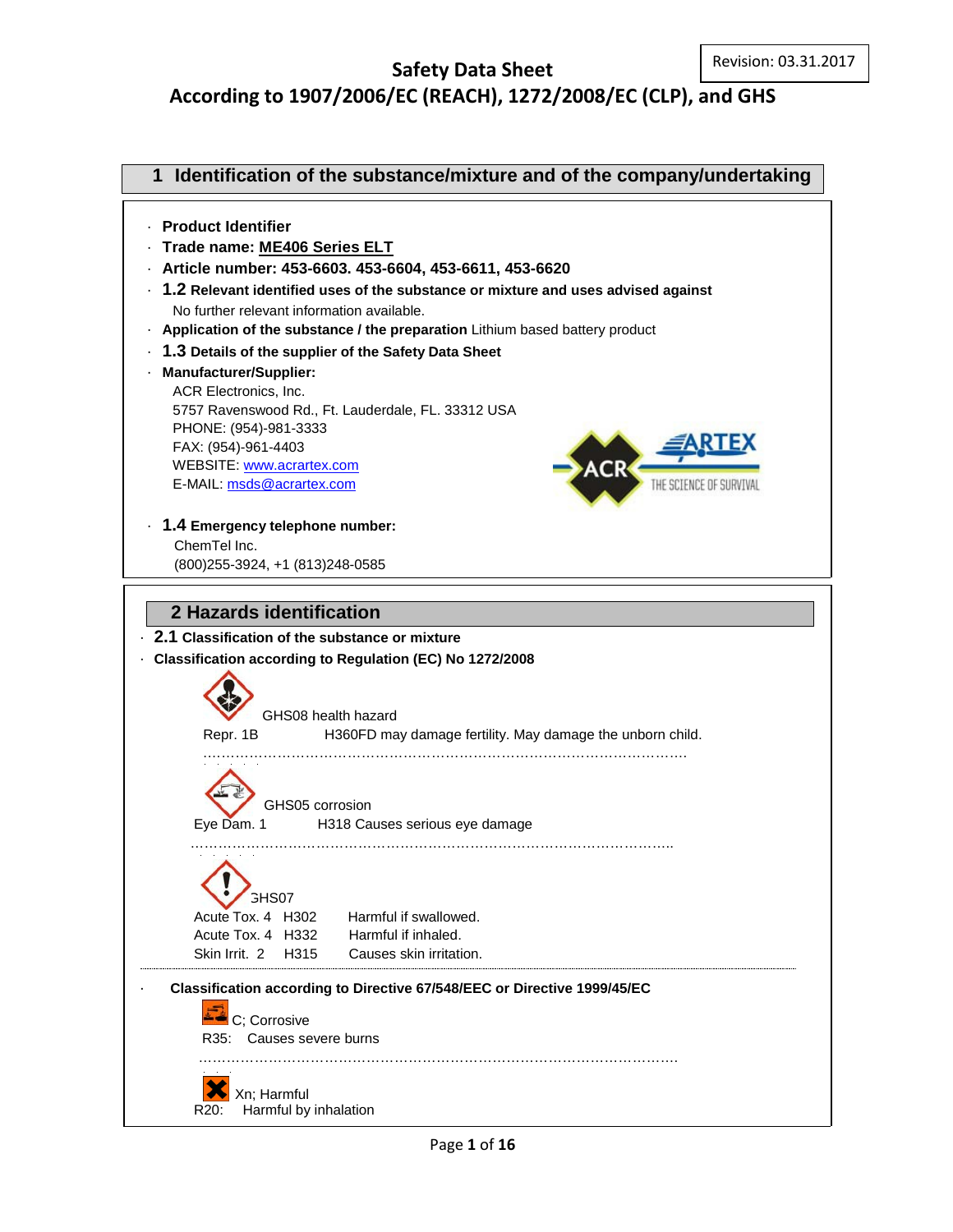# **According to 1907/2006/EC (REACH), 1272/2008/EC (CLP), and GHS**

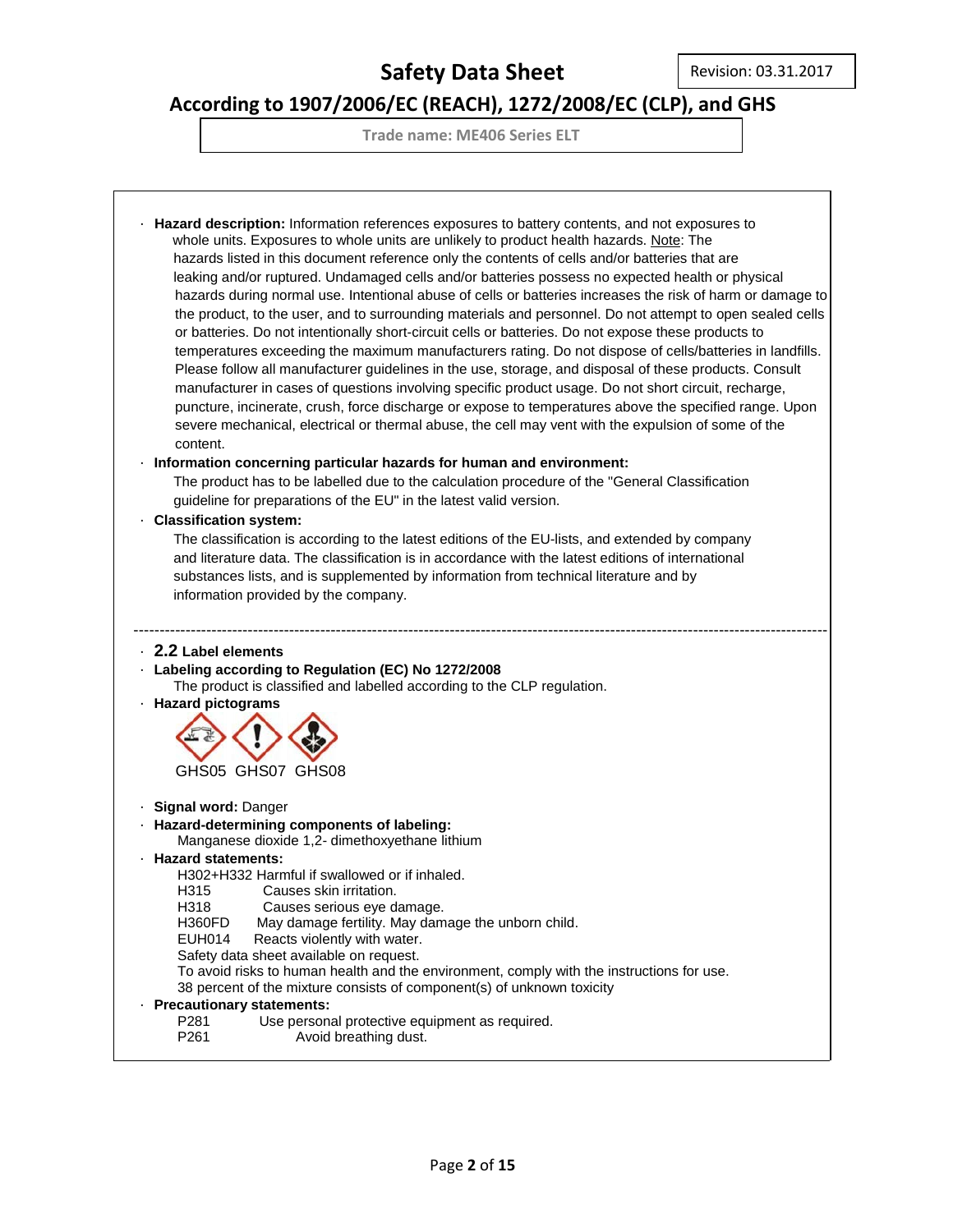# **According to 1907/2006/EC (REACH), 1272/2008/EC (CLP), and GHS**

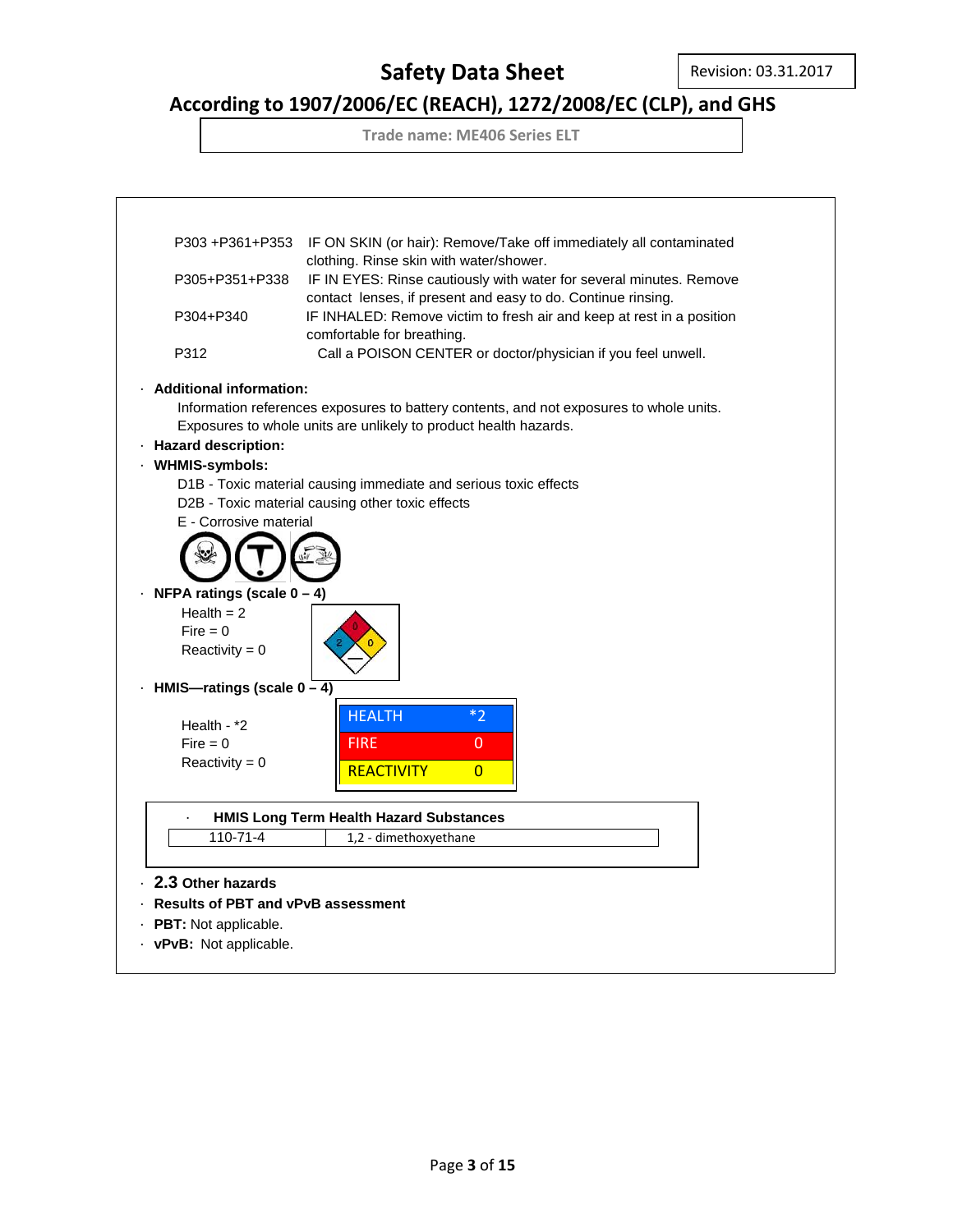## **According to 1907/2006/EC (REACH), 1272/2008/EC (CLP), and GHS**

**Trade name: ME406 Series ELT**

### **3 Composition/information on ingredients**

#### · **3.2 Mixtures**

· **Description:** Mixture of substances listed below with nonhazardous additions

| <b>Dangerous Components:</b>                                      |                                                                                                                |         |
|-------------------------------------------------------------------|----------------------------------------------------------------------------------------------------------------|---------|
| CAS: 1313-13-9<br>EINECS: 215-202-6<br>Index number: 025-001-00-3 | manganese dioxide<br>Xn R20/22                                                                                 | 25-50%  |
|                                                                   | Acute Tox. 4, H302; Acute Tox. 4, H332                                                                         |         |
| CAS: 108-32-7<br>EINECS: 203-572-1<br>Index number: 607-194-00-1  | propylene carbonate<br>Xi R <sub>36</sub>                                                                      | < 10%   |
|                                                                   | $\bigotimes$ Eye Irrit. 2, H319                                                                                |         |
| CAS: 110-71-4<br>EINECS: 203-794-9<br>Index number: 603-031-00-3  | 1,2-dimethoxyethane<br><mark>ॐ</mark> T Repr. Cat. 2 R60-61; X Xn R20; <mark>♦</mark> F R11<br>R <sub>19</sub> | < 10%   |
|                                                                   | Flam. Liq. 2, H225                                                                                             |         |
|                                                                   | Repr.n 1B, H360FD                                                                                              |         |
|                                                                   | $\Diamond$ Acute Tox. 4, H332                                                                                  |         |
| CAS: 109-99-9<br>EINECS: 203-726-8<br>Index number: 603-025-00-0  | Tetrahydrofuran<br>$X$ Xi R36/37; $\bullet$ F R11<br>R <sub>19</sub>                                           | $<$ 10% |
|                                                                   | Flam. Liq. 2, H225                                                                                             |         |
|                                                                   | Eye Irrt. 2, H319; STOT SE 3, H335                                                                             |         |
| CAS: 7439-93-2<br>EINECS: 231-102-5                               | Lithium<br>$E_0$ C R34; $\bullet$ F R14/15                                                                     | < 10%   |
| Index number: 003-001-00-4                                        | Water-react. 1, H260                                                                                           |         |
|                                                                   | Skin corr. 1B, H314                                                                                            |         |
| CAS: 1333-86-4<br>EINECS: 215-609-9                               | Carbon black<br>Substance with a community workplace exposure limit.                                           | < 10%   |
| CAS: 7791-03-9<br>EINECS: 232-237-2                               | lithium perchlorate<br>$\bigotimes$ Xn R22; $\bigotimes$ Xi R36/37/38; $\bigcirc$ O R9                         | < 10%   |
|                                                                   | Ox. Sol. 1, H271<br>Acute Tox. 4, H302; Skin Irrit. 2, H315;                                                   |         |
|                                                                   | Eye Irrit. 2, H319; STOT SE 3, H335                                                                            |         |

**Additional information:** For the wording of the listed risk phrases refer to section 16.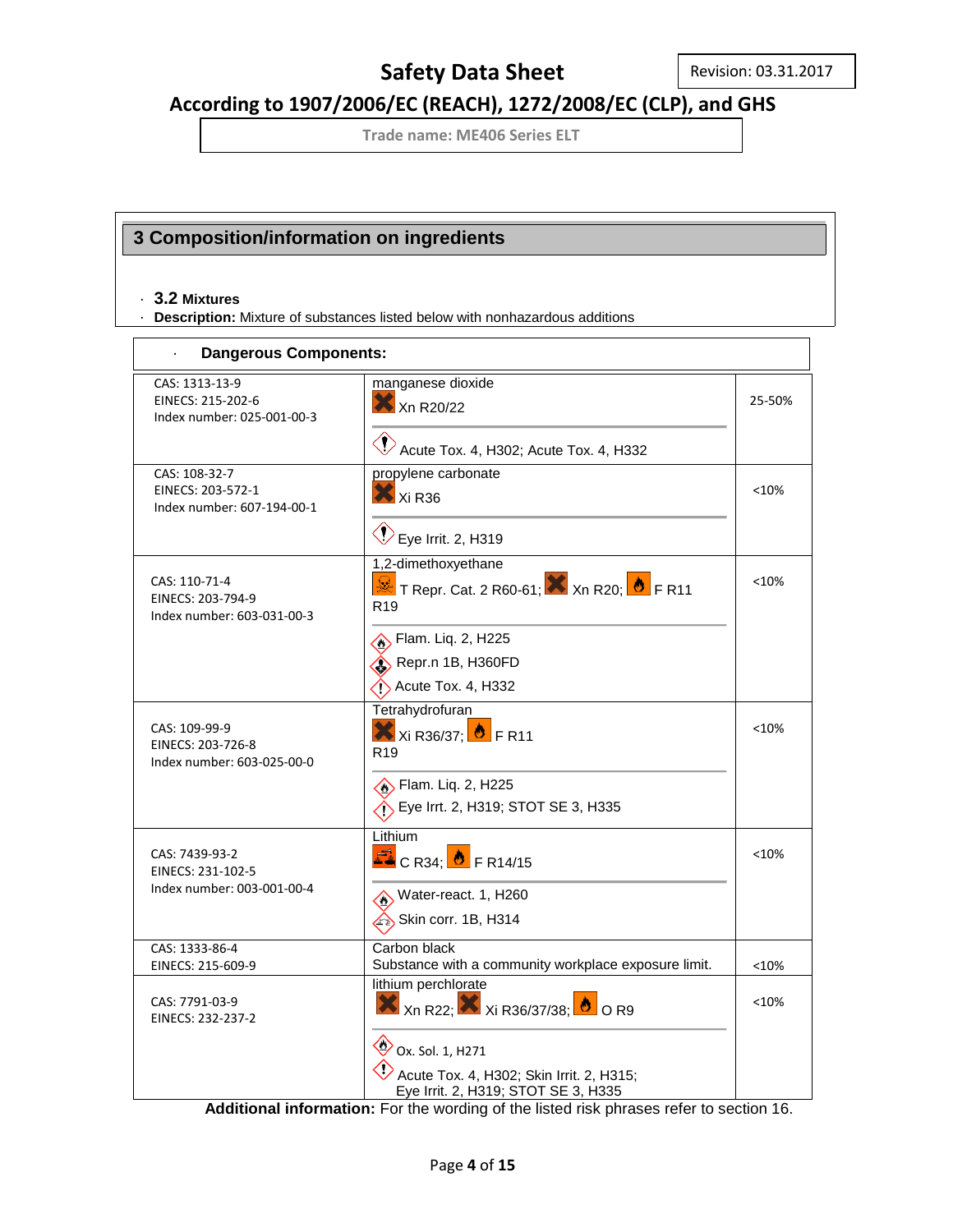### **According to 1907/2006/EC (REACH), 1272/2008/EC (CLP), and GHS**

**Trade name: ME406 Series ELT**

### **4 First aid measures** ·

· **4.1 Description of first aid measures**

#### · **General information:**

The hazards listed below reference only the contents of cells and/or batteries that are leaking and/or ruptured, with the exception of ingestions. In the unlikely case where intact cells/batteries are ingested and then release contents, the treatment is the same as for ingestions of device contents. Seek immediate medical advice.

#### · **After inhalation:**

Unlikely route of exposure.

Supply fresh air.

Seek immediate medical advice.

In case of unconsciousness, place patient stably in side position for transportation

#### · **After kin contact:**

Immediately rinse with water. Do not pull solidified product off the skin. Seek immediate medical advice.

#### · **After eye contact:**

Unlikely route of exposure.

Protect unharmed eye.

Rinse opened eye for several minutes under running water.

Remove contact lenses if worn, if possible.

Rinse opened eye for several minutes under running water. Then consult a doctor.

#### · **After swallowing:**

Rinse out mouth and then drink plenty of water. Do not induce vomiting; call for medical help immediately.

#### · **4.2 Most important symptoms and effects, both acute and delayed**

Gastric or intestinal disorders Breathing difficulty Coughing Nausea Profuse sweating

#### · **Hazards:**

Danger of gastric perforation. Danger of pulmonary oedema.

#### · **4.3 indication of any immediate medical attention and special treatment needed**

Note to Physician: Published reports recommend removal from the esophagus be done endoscopically (under direct visualization). Batteries beyond the esophagus need not be retrieved unless there are signs of injury to the GI tract or a large diameter battery fails to pass the pylorus. If asymptomatic, follow-up xrays are necessary only to confirm the passage of larger batteries. Confirmation by stool inspection is preferable under most circumstances. For information on treatment, telephone (202) 625-3333 collect, day or night. Various corrosive, harmful or toxic substances is possible in certain cases. These substances may include lithium and/or fluoride salts; specific antidotes may be required in cases of ingestion for lithium salts and in cases of oral/dermal/inhalation contact with fluorides. If fluoride contact is suspected, calcium salts may be of value in treatment. Do not give ipecac.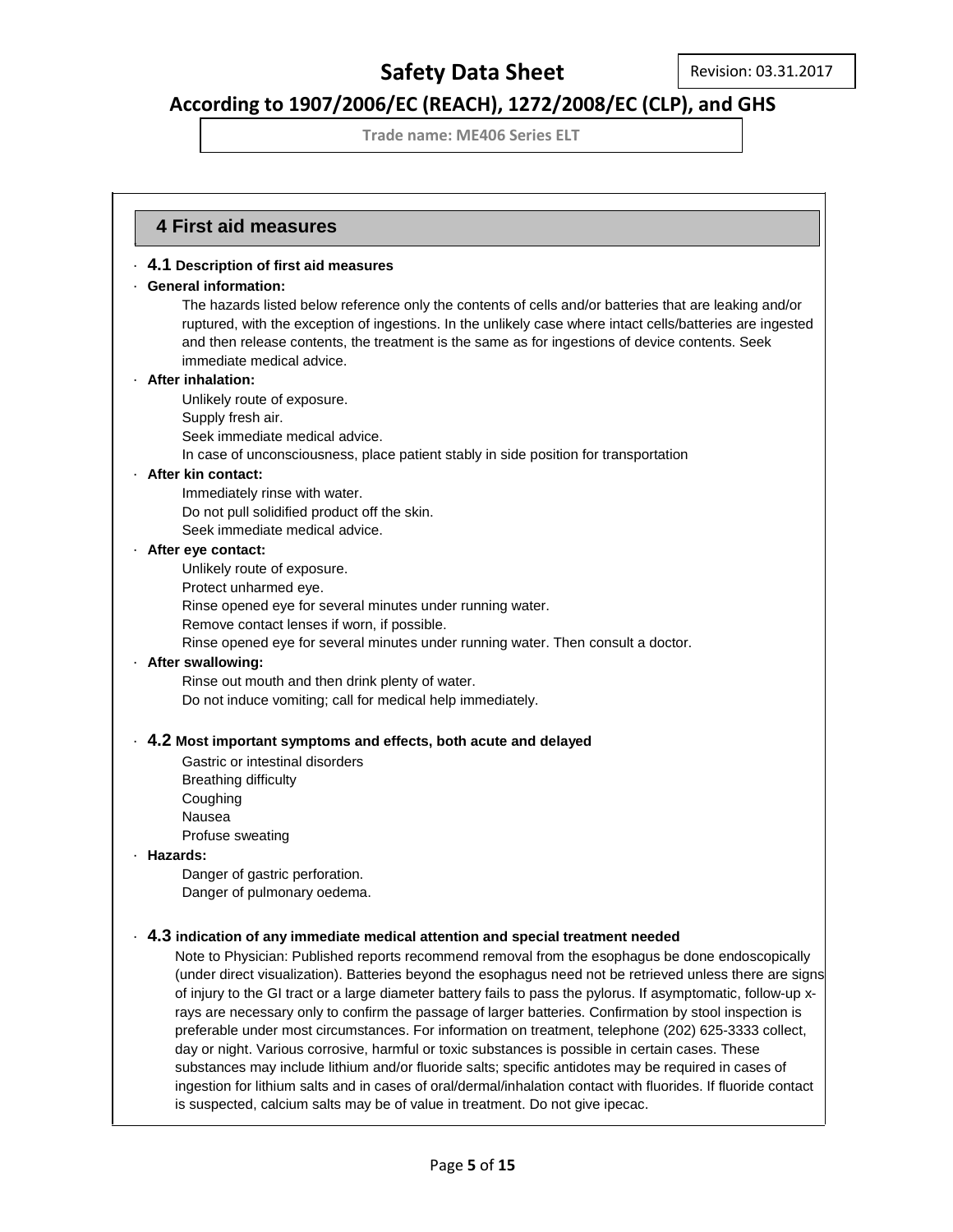### **According to 1907/2006/EC (REACH), 1272/2008/EC (CLP), and GHS**

**Trade name: ME406 Series ELT**

### **5 Firefighting measures 6 Accidental release measures** · **5.1 Extinguishing media** · **Suitable extinguishing agents:** Water in flooding quantities. Sand Dry sand Limestone powder Cement · **For safety reasons unsuitable extinguishing agents:** Water haze Carbon dioxide · **5.2 Special hazards arising from the substance or mixture** Formation of toxic gases is possible during heating or in case of fire. · **5.3 Advice for firefighters** · **Protective equipment:** Wear self-contained respiratory protective device. Wear fully protective suit. · **Additional information:** Cool endangered receptacles with water spray. · **6.1 Personal precautions, protective equipment and emergency procedures:** Use respiratory protective device against the effects of fumes/dust/aerosol. Wear protective equipment. Keep unprotected persons away. Product forms slippery surface when combined with water. Ensure adequate ventilation. · **6.2 Environment precautions:** Do not allow to enter sewers/ surface or ground water. · **6.3 Methods and material for containment and cleaning up:** Pick up mechanically. For small content spills, ventilate area and put on gloves and safety glasses. Large spills require special equipment and training to include the use of a respirator. For large spills involving many batteries, contact authorities. Ventilation recommended for spilled contents. Avoid release to the environment. If a spill is small, attempt to contain the leak by carefully transferring leaking battery to plastic bag. Add sodium bicarbonate (baking soda) powder to bag, seal, then place bag inside a second bag. Seal second bag and label appropriately; DO NOT DISCARD INTO HOUSEHOLD TRASH. Carefully neutralize remainder by applying sodium bicarbonate solution SLOWLY, and then allow to cool. Wipe up, then place in a SEPARATE container from the battery as the water will react with the battery contents.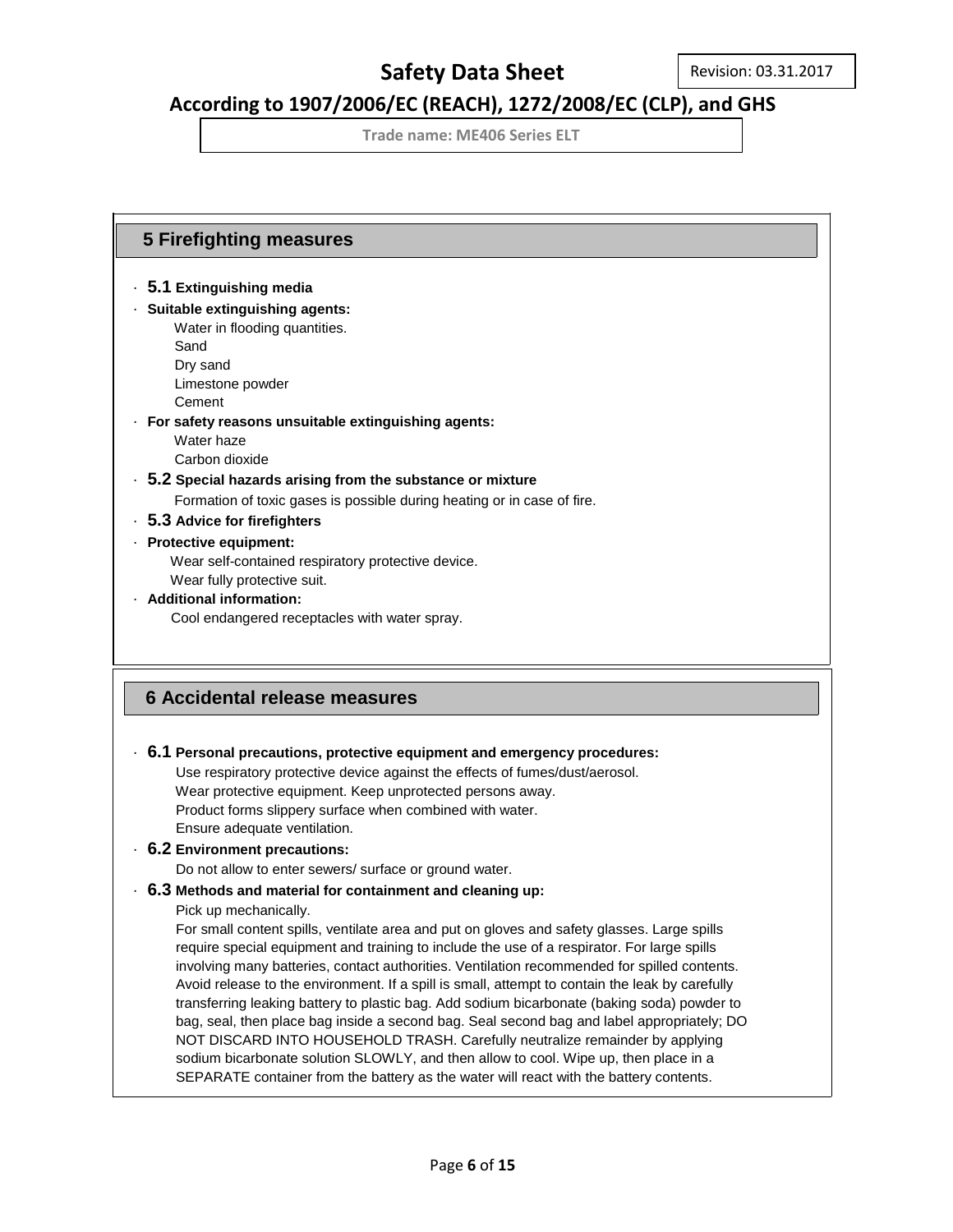### **According to 1907/2006/EC (REACH), 1272/2008/EC (CLP), and GHS**

**Trade name: ME406 Series ELT**

### · **6.4 Reference to other sections**

 See Section 7 for information on safe handling. See Section 8 for information on personal protection equipment. See Section 13 for disposal information.

### **7 Handling and storage**

### · **7.1 Precautions for safe handling**

 Keep away from open flames or temperatures exceeding manufacturer ratings. DO NOT ATTEMPT TO OPEN SEALED CELLS OR BATTERIES – BATTERY CONTENTS MAY PRESENT SERIOUS SAFETY AND HEALTH HAZARDS. SHORT-CIRCUITING THE TERMINALS OF A DEVICE MAY RESULT IN DAMAGE TO DEVICE AND ANY NEARBY OBJECTS OR PERSONNEL.

All ACR/ARTEX batteries and battery packs were tested and meets requirements for shipping per The UN Manual of Tests and Criteria, Part III, Subsection 38.3, UN T1-T8 Tests ST/SG/AC.10/11.

### · **Information about fire – and explosion protection:**

 Emergency cooling must be available in case of nearby fire. Keep ignition sources away - Do not smoke.

### · **7.2 Conditions for safe storage, including any incompatibilities**

· **Storage:**

#### · **Requirements to be met by storerooms and receptacles:**

 Store in a dry, well-ventilated place. Do not use or store near open flame. Avoid extreme temperatures; battery may rupture and release contents. Do not store and transport with incompatible materials. Store individual batteries or cells only in approved packaging in order to avoid inadvertent short circuits, as this may result in damage to device, nearby objects, personnel, or all of the above.

#### · **Information about storage in one common storage facility:**

Store away from water.

Do not store together with acids.

- Do not store together with alkalis (caustic solutions).
- · **Further information about storage conditions:** None
- · **7.3 Specific end use(s):** No further relevant information available.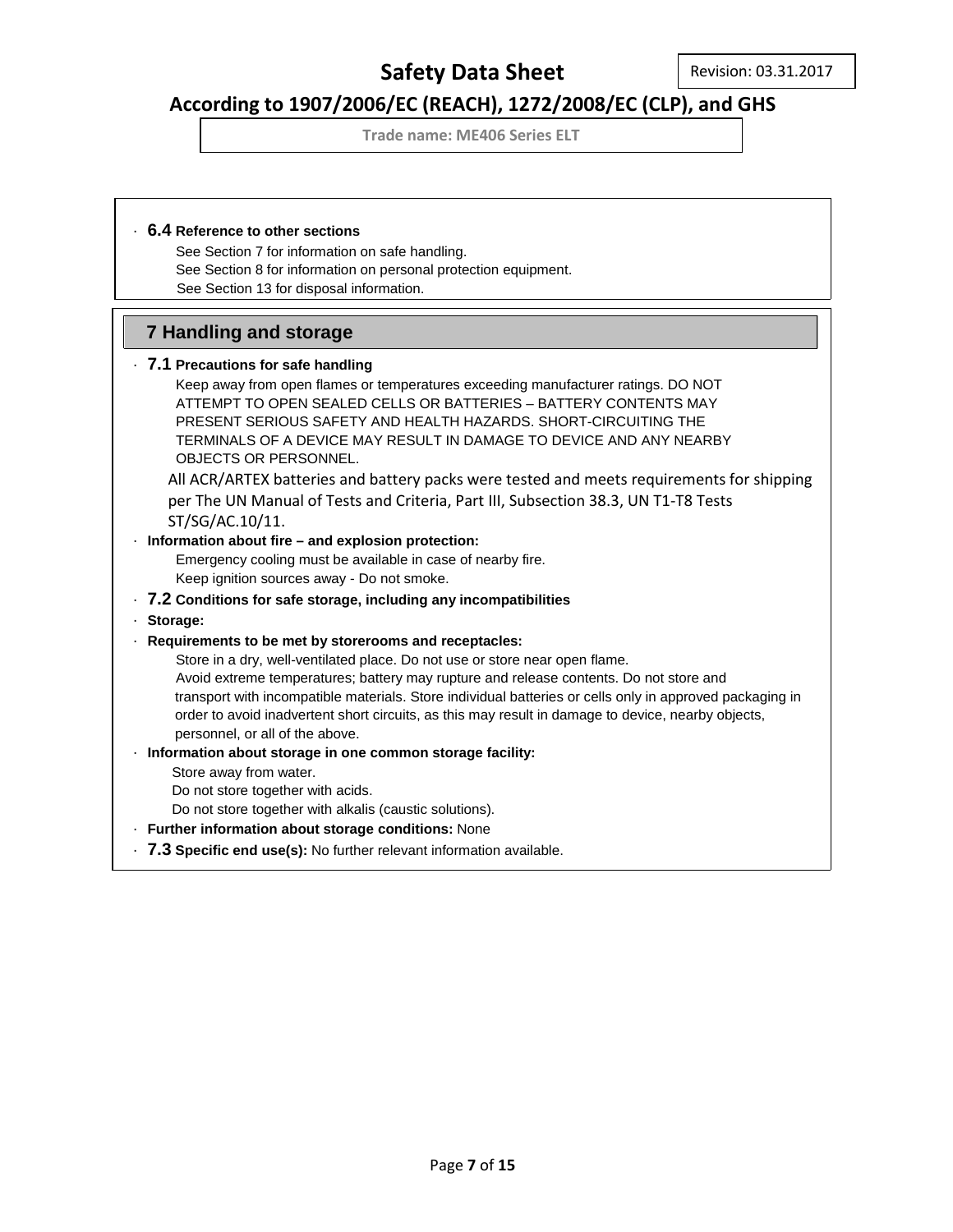# **According to 1907/2006/EC (REACH), 1272/2008/EC (CLP), and GHS**

| 8 Exposure controls/personal protection |                                                                                          |
|-----------------------------------------|------------------------------------------------------------------------------------------|
|                                         | Additional information about design of technical facilities: No further data; see item 7 |
| 8.1 Control parameters                  |                                                                                          |
|                                         | · Ingredients with limit values that require monitoring at the workplace:                |
| 1313-13-9 manganese dioxide             |                                                                                          |
|                                         |                                                                                          |
| PEL (USA)                               | Short-term value: C 5 mg/m <sup>3</sup> as Mn                                            |
| REL (USA)                               | Short-term value: 3 mg/m <sup>3</sup>                                                    |
| TLV (USA)                               | Long-term value: 1 mg/m <sup>3</sup> as Mn<br>$0,2$ mg/m <sup>3</sup> as Mn              |
| EL (Canada)                             | $0,2$ mg/m <sup>3</sup> as Mn; R                                                         |
|                                         |                                                                                          |
| 109-99-9 tetrahydrofuran                |                                                                                          |
| <b>IOELV (EU)</b>                       | Short-term value: 300 mg/m <sup>3</sup> , 100 ppm                                        |
|                                         | Long-term value: 150 mg/m <sup>3</sup> , 50 ppm                                          |
|                                         | <b>Skin</b>                                                                              |
| PEL (USA)<br>REL (USA)                  | 590 mg/m <sup>3</sup> , 200 ppm<br>Short-term value: 735 mg/m <sup>3</sup> , 250 ppm     |
|                                         | Long-term value: 590 mg/m <sup>3</sup> , 200 ppm                                         |
| TLV (USA)                               | Short-term value: 295 mg/m <sup>3</sup> , 100 ppm                                        |
|                                         | Long-term value: 147 mg/m <sup>3</sup> , 50 ppm                                          |
| EL (Canada)                             | <b>Skin</b><br>Short-term value: 100 ppm                                                 |
|                                         | Long-term value: 50 ppm                                                                  |
|                                         | Skin                                                                                     |
| EV (Canada)                             | Short-term value: 100 ppm<br>Long-term value: 50 ppm                                     |
|                                         | Skin                                                                                     |
|                                         |                                                                                          |
| 110-71-4 1,2-dimethoxyethane            |                                                                                          |
| EV (Canada)                             | 18 mg/m <sup>3</sup> , 5 ppm                                                             |
|                                         | <b>Skin</b>                                                                              |
| 1333-86-4 Carbon black                  |                                                                                          |
| PEL (USA)                               | $3,5$ mg/m <sup>3</sup>                                                                  |
| REL (USA)                               | $3,5*$ mg/m <sup>3</sup>                                                                 |
|                                         | *0,1 in presence of PAHs, as PAHs; 10-hr TWA                                             |
| TLV (USA)                               | $3*$ mg/m <sup>3</sup>                                                                   |
|                                         | *inhalable fraction                                                                      |
| EL (Canada)                             | $3$ mg/m <sup>3</sup>                                                                    |
|                                         | IARC <sub>2B</sub>                                                                       |
| EV (Canada)                             | $3,5$ mg/m <sup>3</sup>                                                                  |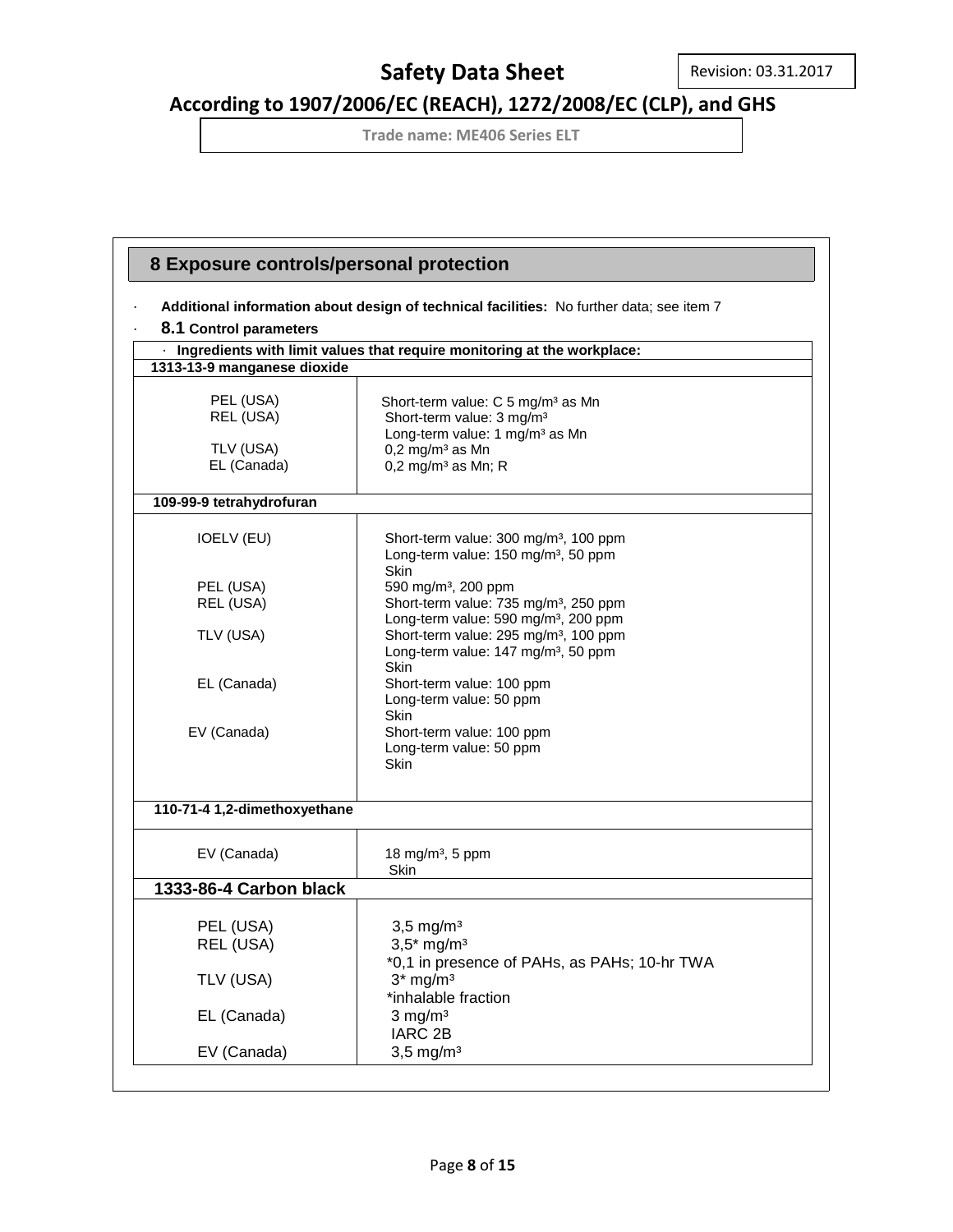## **According to 1907/2006/EC (REACH), 1272/2008/EC (CLP), and GHS**

**Trade name: ME406 Series ELT**

- · **DNELs:** No further relevant information available.
- · **PNECs:** No further relevant information available.
- · **Additional information:** The lists valid during the making were used as basis.
- · **8.2 Exposure controls**
- · **Personal protective equipment:**
- · **General protective and hygienic measures:**
	- Keep away from foodstuffs, beverages and feed.
	- Immediately remove all soiled and contaminated clothing
	- Wash hands before breaks and at the end of work.
	- Avoid contact with the eyes and skin.
- · **Respiratory protection:**
	- Not required under normal conditions of use.
	- For spills, respiratory protection may be advisable.
- · **Protection of hands:** Strong material gloves
- · **Material of gloves:** Strong material gloves
- · **For the permanent contact gloves made of the following materials are suitable:** Strong material gloves
- · **Eye protection:**



Safety glasses

- · **Body protection:** Not required under normal conditions of use.
- · **Limitation and supervision of exposure into the environment:**
- No further relevant information available.
- · **Risk management measures:**

See Section 7 for additional information.

No further relevant information available.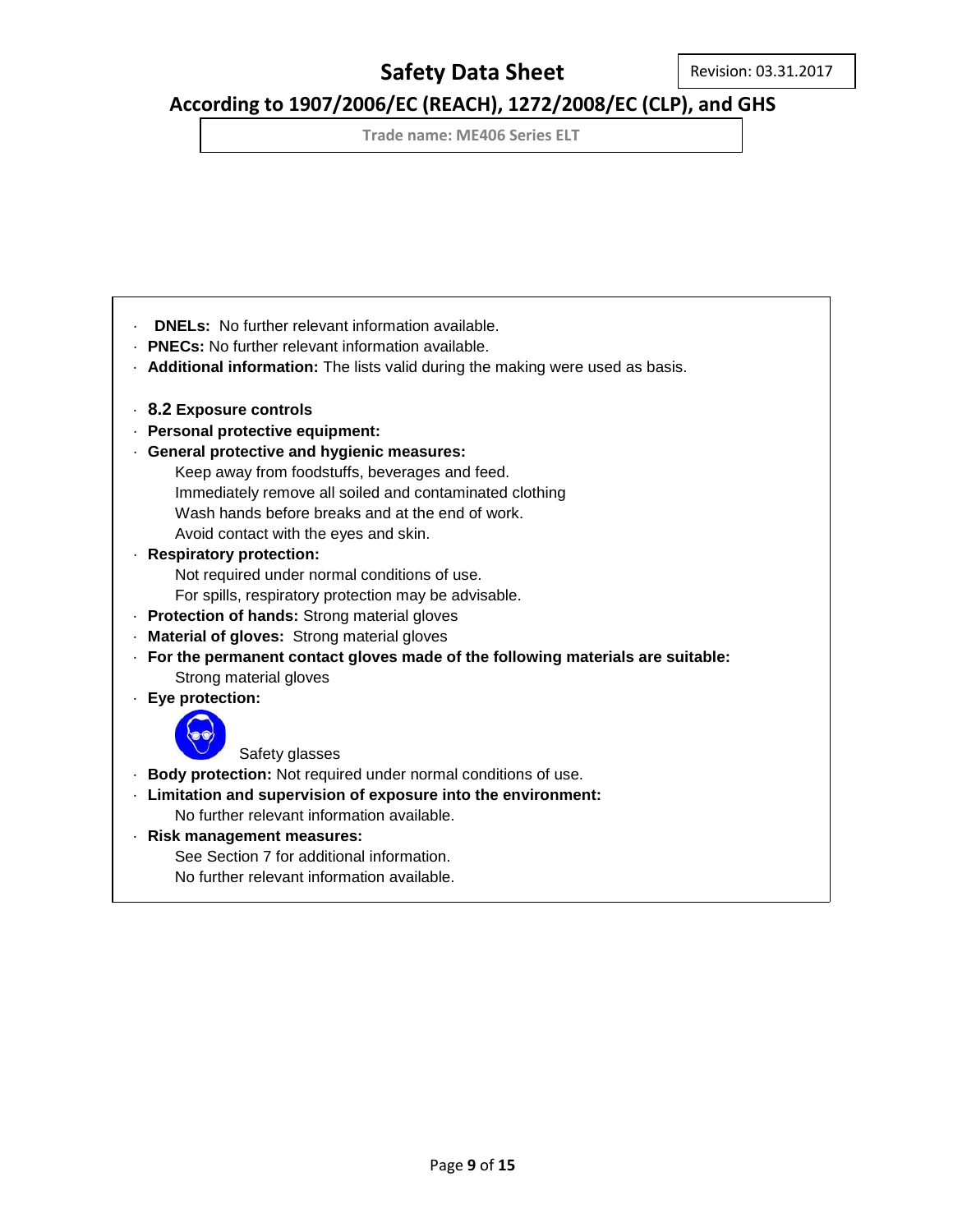# **According to 1907/2006/EC (REACH), 1272/2008/EC (CLP), and GHS**

| 9.1 Information on basic physical and chemical properties         |                                                                                             |
|-------------------------------------------------------------------|---------------------------------------------------------------------------------------------|
| <b>General Information</b>                                        |                                                                                             |
| Appearance:                                                       |                                                                                             |
| Form:                                                             | Impermeable container containing liquid and solid<br>contents plus inert carrier materials. |
| Colour                                                            | According to product specification Dark grey                                                |
| Odour:                                                            | Normally odourless. Leaking devices may emit acrid                                          |
|                                                                   | or ethereal odours.                                                                         |
| Odour threshold:                                                  | Not determined.                                                                             |
| pH-value:                                                         | Not applicable                                                                              |
| <b>Change in condition</b><br><b>Melting point/Melting range:</b> | Undetermined                                                                                |
| <b>Boiling point/Boiling range:</b>                               | Undetermined                                                                                |
| Flash point:<br>×.                                                | Not applicable                                                                              |
| Flammability (solid, gaseous):                                    | Statement refers to device contents only.                                                   |
|                                                                   | Contact with water liberates extremely flammable                                            |
|                                                                   | gases.                                                                                      |
| Ignition temperature:                                             | Not determined                                                                              |
| <b>Decomposition temperature:</b>                                 | Not determined                                                                              |
| Self-igniting:                                                    | Product is not self-ignitng                                                                 |
| Danger of explosion:                                              | Product does not represent an explosion hazard                                              |
|                                                                   | during normal use. Leaking contents may react                                               |
|                                                                   | with water to produce explosive or flammable gas.                                           |
| <b>Explosion limits:</b>                                          |                                                                                             |
| Lower:                                                            | Not determined                                                                              |
| Upper:                                                            | Not determined                                                                              |
| · Vapour pressure:                                                | Not applicable                                                                              |
| <b>Density</b>                                                    | Not determined                                                                              |
| <b>Relative density</b>                                           | Not determined                                                                              |
| Vapour density                                                    | Not determined                                                                              |
| <b>Evaporation rate</b>                                           | Not determined                                                                              |
| Solubility in / Miscibility with water:                           | Insoluble                                                                                   |
| Partition coefficient (n-octanol/water):                          | Not determined                                                                              |
| · Viscosity:                                                      |                                                                                             |
| Dynamic:                                                          | Not applicable                                                                              |
| Kinematic:                                                        | Not applicable                                                                              |
| <b>Solvent content:</b>                                           |                                                                                             |
| Organic solvents:                                                 | Not determined                                                                              |
| <b>Solids Content:</b>                                            | Not determined                                                                              |
| 9.2 Other information:                                            | No further relevant information available                                                   |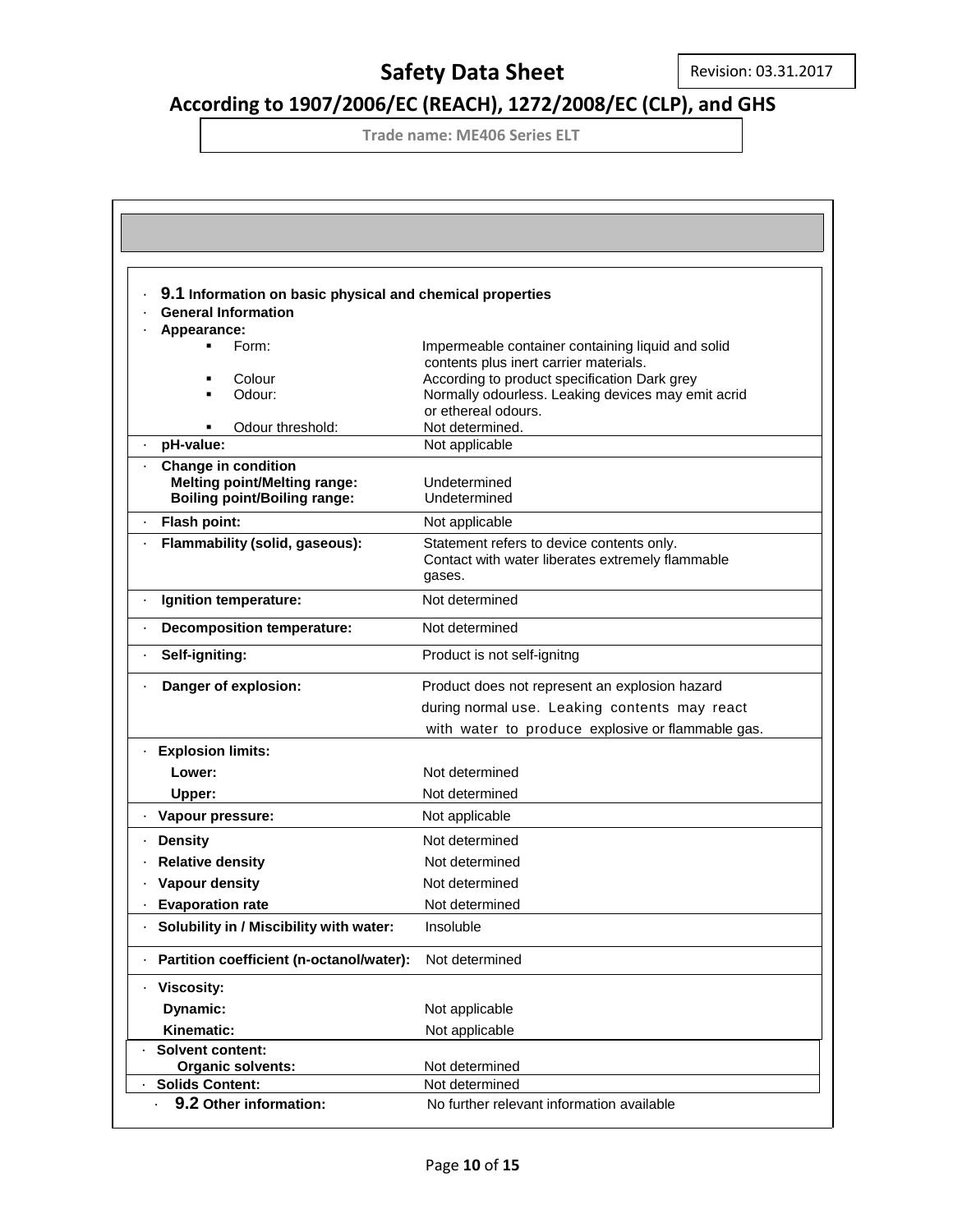### **According to 1907/2006/EC (REACH), 1272/2008/EC (CLP), and GHS**

**Trade name: ME406 Series ELT**

### **10 Stability and reactivity**

- · **10.1 Reactivity**
- · **10.2 Chemical stability**
- · **Thermal decomposition / conditions to be avoided:**

No decomposition if used and stored according to specifications. To avoid thermal decomposition do not overheat.

· **10.3 Possibility of hazardous reactions:**

Hazardous reactions generally occur with contents of leaking batteries only. Contact with water releases flammable gases.

Violent reaction with air and oxidizing agents. Immediate ignition on contact with air.

Strong exothermic reaction with acids.

May produce violent reactions with bases and numerous organic substances including alcohols and amines.

### · **10.4 Conditions to avoid:**

Store away from oxidizing agents.

· **10.5 Incompatible materials:**

Contact with acids liberates toxic gases.

· **10.6 Hazardous decomposition products:**

Toxic metal compounds Poisonous gases/vapours Carbon monoxide and carbon dioxide Hydrogen chloride (HCl) Hydrogen

### **11 Toxicological information**

- · **11.1 Information on toxicological effects**
- · **Acute toxicity:**
- · **Primary irritant effect:**
- · **On the skin:** Caustic effect on skin and mucous membranes
- · **On the eye:** Strong caustic effect
- · **Sensitization:** No sensitizing effects known.
- · **Additional toxicological information:** Information references exposures to battery contents, and not exposures to whole units. Exposures to whole units are unlikely to product health hazards. When used and handled according to specifications, the product does not have any harmful effects to our experience and the information provided to us. Corrosive, Irritant, Harmful.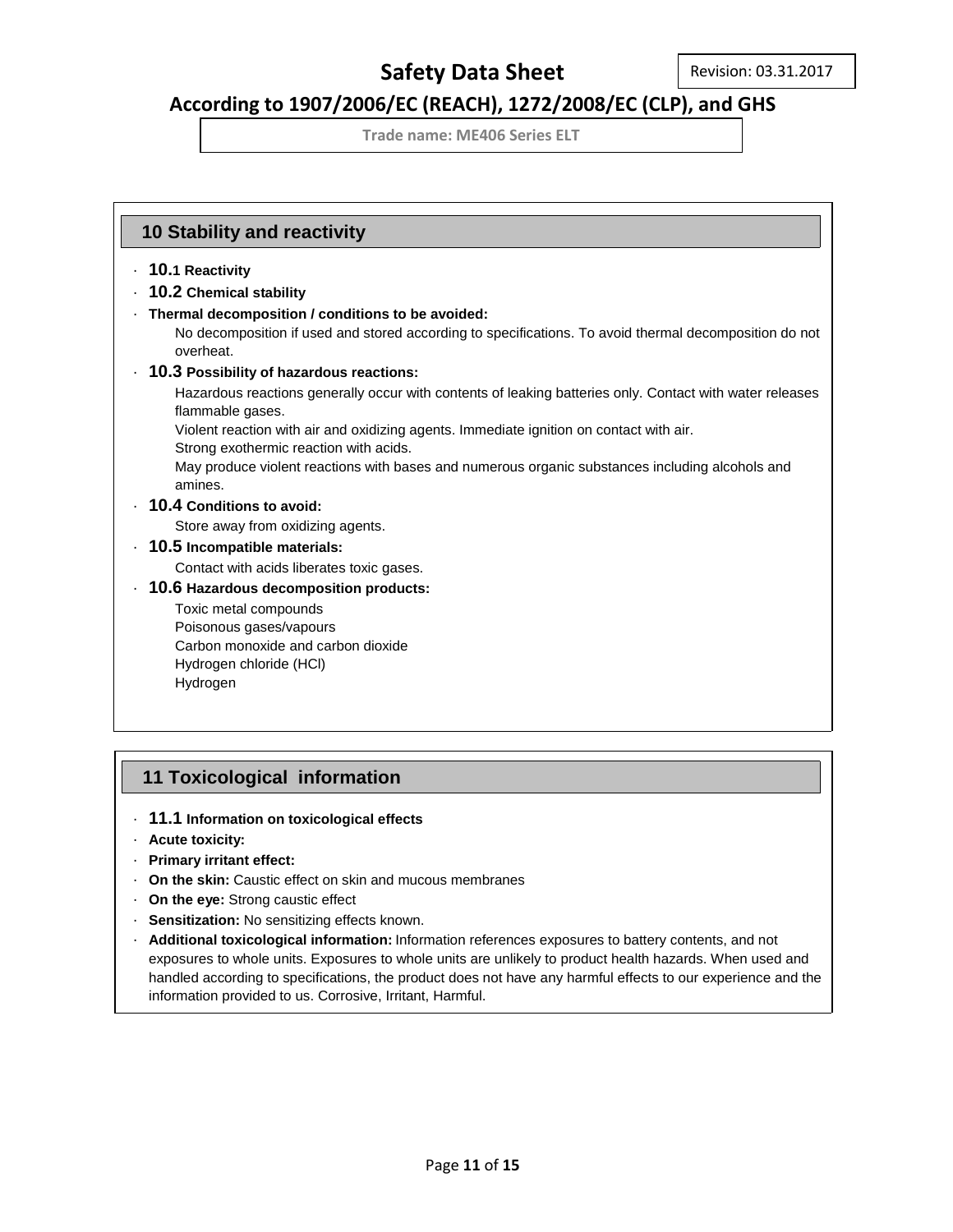## **According to 1907/2006/EC (REACH), 1272/2008/EC (CLP), and GHS**

**Trade name: ME406 Series ELT**

### **12 Ecological information**

### · **12.1 Toxicity**

### · **Aquatic toxicity:**

The product contains materials that are harmful to the environment.

### · **12.2 Persistence and degradability**

 The product is partly biodegradale. Significant residuals remain. A part of the components are biodegradable

· **12.3 Bioaccumulative potential:**

Does not accumulate in organisms

### · **12.4 Mobility in soil:**

No further relevant information available.

· **Additional ecological information:**

### · **General notes:**

The product contains materials that are harmful to the environment.

 This statement was deduced from products with a similar structure or composition. Avoid transfer into the environment.

 Water hazard class 2 (German Regulation) (Self-assessment): hazardous for water Do not allow product to reach ground water, water course or sewage system.

- · **12.5 Results of PBT and vPvB assessment**
- · **PBT:** Not applicable.
- · **vPvB:** Not applicable.
- · **12.6 Other adverse effects:**

No further relevant information available.

### **13 Disposal considerations**

### · **13.1 Waste treatment methods**

· **Recommendation**

 Must not be disposed together with household garbage. Do not allow product to reach sewage system. Contact waste processors for recycling information.

#### · **Uncleaned packaging:**

#### · **Recommendation:**

Disposal must be made according to official regulations.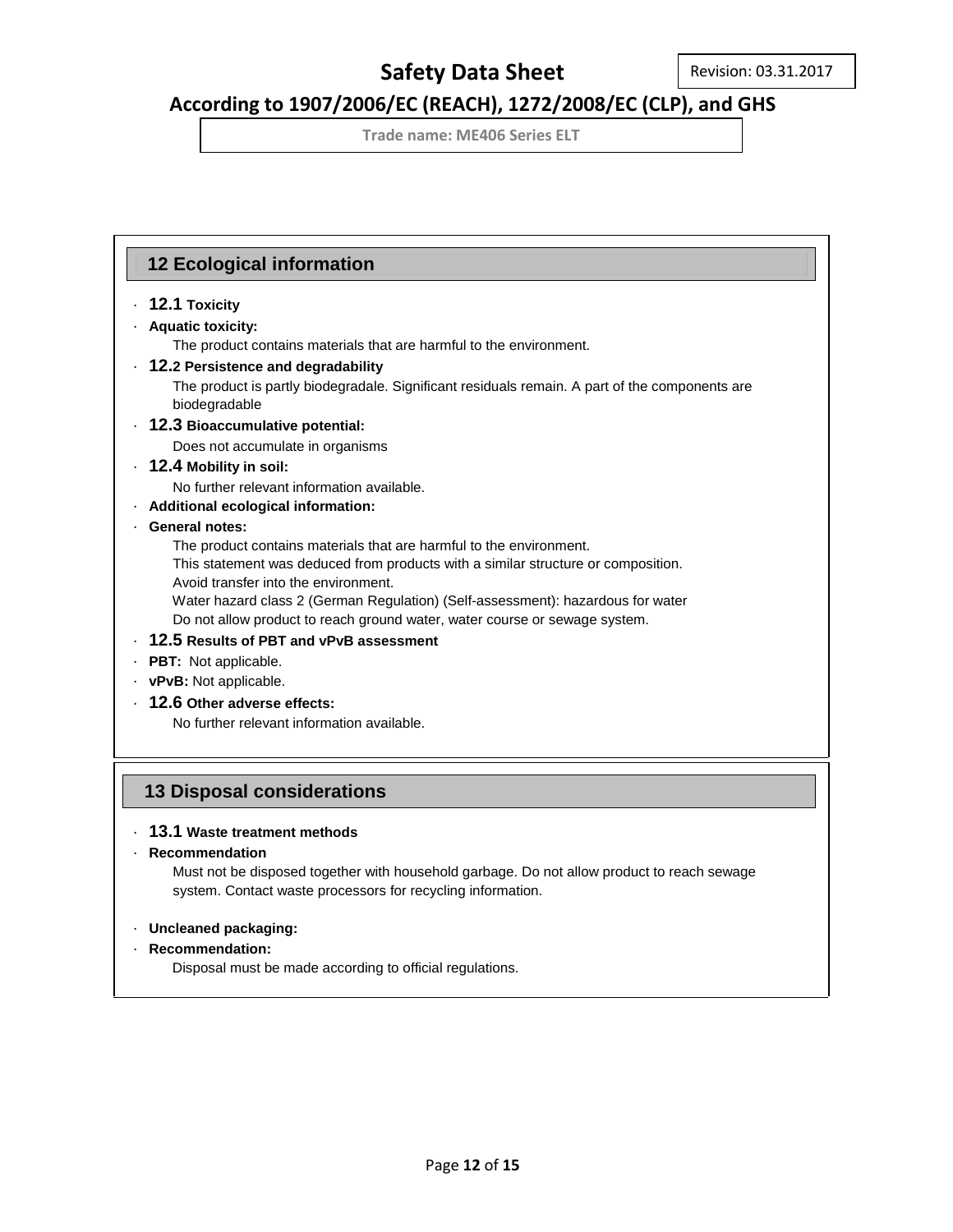# **According to 1907/2006/EC (REACH), 1272/2008/EC (CLP), and GHS**

| 14.1 UN-Number<br>DOT, ADR, IMDG, IATA                                                                              | <b>UN3091</b>                                                                                  |                                            |
|---------------------------------------------------------------------------------------------------------------------|------------------------------------------------------------------------------------------------|--------------------------------------------|
|                                                                                                                     |                                                                                                |                                            |
| 14.2 UN proper shipping name<br>DOT, IMDG, IATA                                                                     |                                                                                                |                                            |
| LITHIUM METAL BATTERIES CONTAINED IN EQUIPMENT<br><b>ADR</b><br>3090 LITHIUM METAL BATTERIES CONTAINED IN EQUIPMENT |                                                                                                |                                            |
| 14.3 Transport hazard class(es)                                                                                     |                                                                                                |                                            |
| DOT, IMDG, IATA                                                                                                     |                                                                                                |                                            |
|                                                                                                                     |                                                                                                |                                            |
|                                                                                                                     |                                                                                                |                                            |
| Class:                                                                                                              | 9 Miscellaneous dangerous substances and articles.                                             |                                            |
| Label:                                                                                                              | 9                                                                                              |                                            |
| <b>ADR</b>                                                                                                          |                                                                                                |                                            |
| 41 N                                                                                                                |                                                                                                |                                            |
|                                                                                                                     |                                                                                                |                                            |
| Class:                                                                                                              | 9 (M4) Miscellaneous dangerous substances and                                                  |                                            |
|                                                                                                                     | articles.                                                                                      |                                            |
| Label:                                                                                                              | 9                                                                                              |                                            |
| 14.4 Packing group                                                                                                  |                                                                                                |                                            |
| DOT, ADR, IMDG, IATA                                                                                                | Ш                                                                                              |                                            |
| 14.5 Environmental hazards:                                                                                         |                                                                                                |                                            |
| <b>Marine pollutant:</b>                                                                                            | No                                                                                             |                                            |
| 4.6 Special precautions for user:                                                                                   |                                                                                                | Warning: Miscellaneous dangerous substance |
|                                                                                                                     | and articles.                                                                                  |                                            |
| Danger code (Kemler):                                                                                               | 90                                                                                             |                                            |
| <b>EMS Number:</b><br>14.7 Transport in bulk according                                                              | $F-A, S-I$                                                                                     |                                            |
| to Annex II of MARPOL73/78 and                                                                                      |                                                                                                |                                            |
| the IBC CODE:                                                                                                       | Not applicable.                                                                                |                                            |
| Transport/Additional information:                                                                                   |                                                                                                |                                            |
| <b>ADR</b>                                                                                                          |                                                                                                |                                            |
| <b>Limited quantities (LQ)</b>                                                                                      | 0                                                                                              |                                            |
|                                                                                                                     | UN "Model Regulation: UN3091, LITHIUM METAL BATTERIES CONTAINED IN EQUIPMENT, 9, II<br>PI970 I |                                            |
|                                                                                                                     |                                                                                                |                                            |
|                                                                                                                     |                                                                                                |                                            |
| <b>Li/Battery</b>                                                                                                   | <b>Total Wh</b>                                                                                | Unit weight                                |
| 4.8 <sub>g</sub>                                                                                                    | 66.6Wh                                                                                         | 2 <sub>th</sub>                            |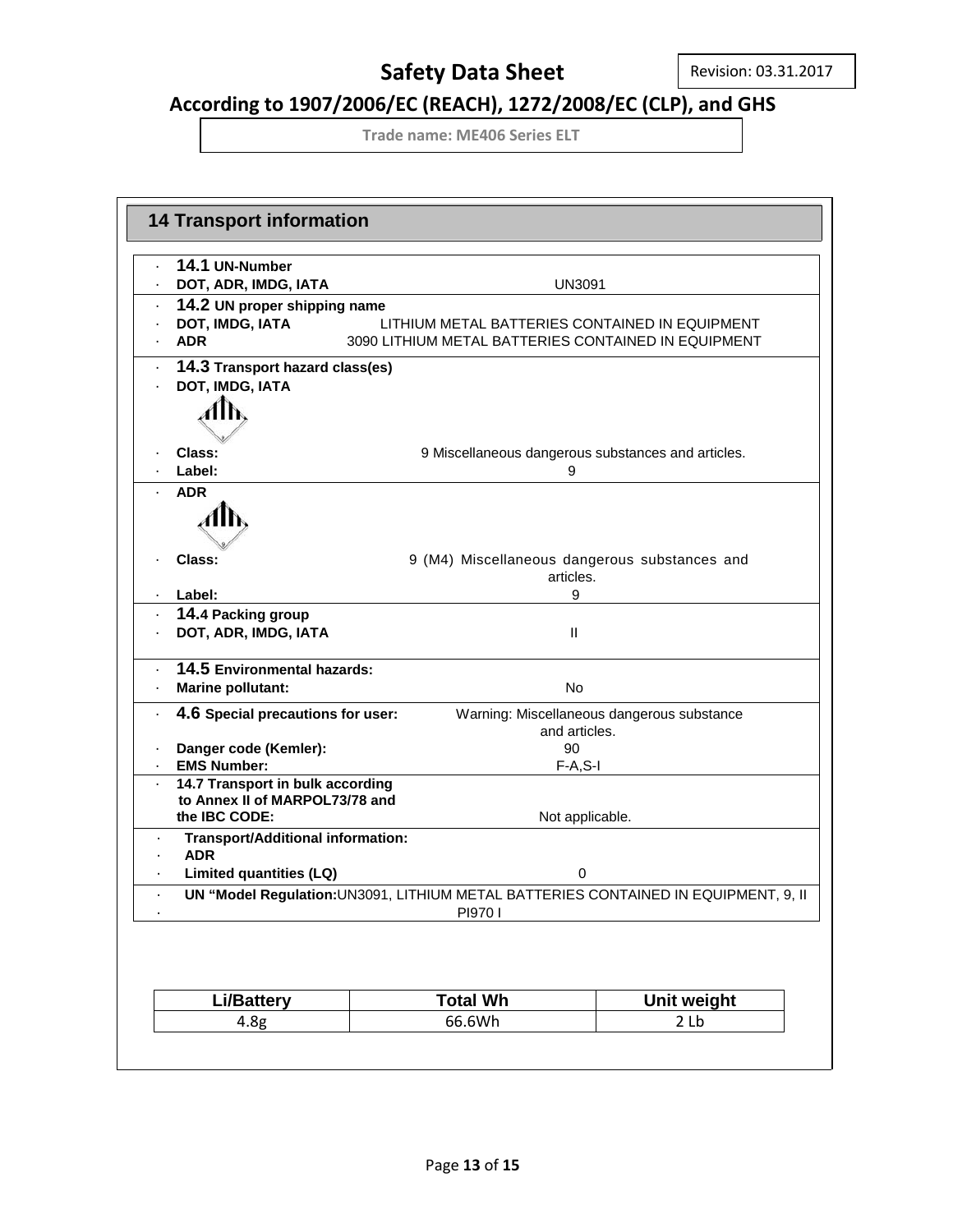# **According to 1907/2006/EC (REACH), 1272/2008/EC (CLP), and GHS**

|                                    | <b>15 Regulatory information</b>                                                                                                                                                                |                |  |
|------------------------------------|-------------------------------------------------------------------------------------------------------------------------------------------------------------------------------------------------|----------------|--|
|                                    | 15.1 Safety, health and environmental regulations/legislation specific for the substance or mixture                                                                                             |                |  |
| <b>United States (USA)</b>         |                                                                                                                                                                                                 |                |  |
| <b>SARA</b>                        |                                                                                                                                                                                                 |                |  |
|                                    | · Section 355 (Extremely hazardous substances):                                                                                                                                                 |                |  |
| None of the ingredients is listed. |                                                                                                                                                                                                 |                |  |
|                                    | · Section 313 (Specific toxic chemical listings):                                                                                                                                               |                |  |
|                                    | None of the ingredients are listed.                                                                                                                                                             |                |  |
|                                    |                                                                                                                                                                                                 |                |  |
|                                    | <b>TSCA (Toxic Substances Control Act):</b>                                                                                                                                                     |                |  |
|                                    | All ingredients are listed.                                                                                                                                                                     |                |  |
| Proposition 65 (California):       | <b>Chemicals known to cause cancer:</b><br>References to chemical components listed below are based on unbound respirable particles<br>and are not generally applicable to product as supplied. |                |  |
| 1333-86-4                          | Carbon black                                                                                                                                                                                    |                |  |
|                                    | · Chemicals known to cause reproductive toxicity for females:                                                                                                                                   |                |  |
|                                    | None of the ingredients is listed                                                                                                                                                               |                |  |
|                                    | · Chemicals known to cause reproductive toxicity for males:                                                                                                                                     |                |  |
|                                    | None of the ingredients is listed.                                                                                                                                                              |                |  |
|                                    | · Chemicals known to cause developmental toxicity:                                                                                                                                              |                |  |
|                                    | None of the ingredients is listed.                                                                                                                                                              |                |  |
| <b>Carcinogenic Categories</b>     |                                                                                                                                                                                                 |                |  |
|                                    | - EPA (Environmental Protection Agency)                                                                                                                                                         |                |  |
| 1313-13-9                          | Manganese dioxide                                                                                                                                                                               | D              |  |
| 7791-03-9                          | Lithium perchlorate                                                                                                                                                                             | <b>NL</b>      |  |
|                                    | · IARC (International Agency for Research on Cancer)                                                                                                                                            |                |  |
| 109-99-9                           | Tetrahydrofuran                                                                                                                                                                                 | A <sub>3</sub> |  |
| 1333-86-4                          | Carbon black                                                                                                                                                                                    | A4             |  |
|                                    | · TLV (Threshold Limit Value established by ACGIH)                                                                                                                                              |                |  |
|                                    | None of the ingredients is listed.                                                                                                                                                              |                |  |
|                                    | NIOSH-Ca (National Institute for Occupational Safety and Health)                                                                                                                                |                |  |
| 1333-86-4                          | Carbon black                                                                                                                                                                                    |                |  |
|                                    | - OSHA-Ca (Occupational Safety & Health Administration)                                                                                                                                         |                |  |
|                                    | None of the ingredients is listed.                                                                                                                                                              |                |  |
| · Canada                           |                                                                                                                                                                                                 |                |  |
|                                    | <b>Canadian Domestic Substances Lisa (DSL)</b>                                                                                                                                                  |                |  |
|                                    | All ingredients are listed.                                                                                                                                                                     |                |  |
|                                    | Canadian Ingredient Disclosure list (limit 0.1%)                                                                                                                                                |                |  |
|                                    | None of the ingredients is listed.                                                                                                                                                              |                |  |
|                                    | Canadian Ingredient Disclosure list (limit 1%)                                                                                                                                                  |                |  |
| 108-32-7                           | Propylene carbonate                                                                                                                                                                             |                |  |
| 109-99-9                           | Tetrahydrofuran                                                                                                                                                                                 |                |  |
| 1333-86-4                          | Carbon black                                                                                                                                                                                    |                |  |